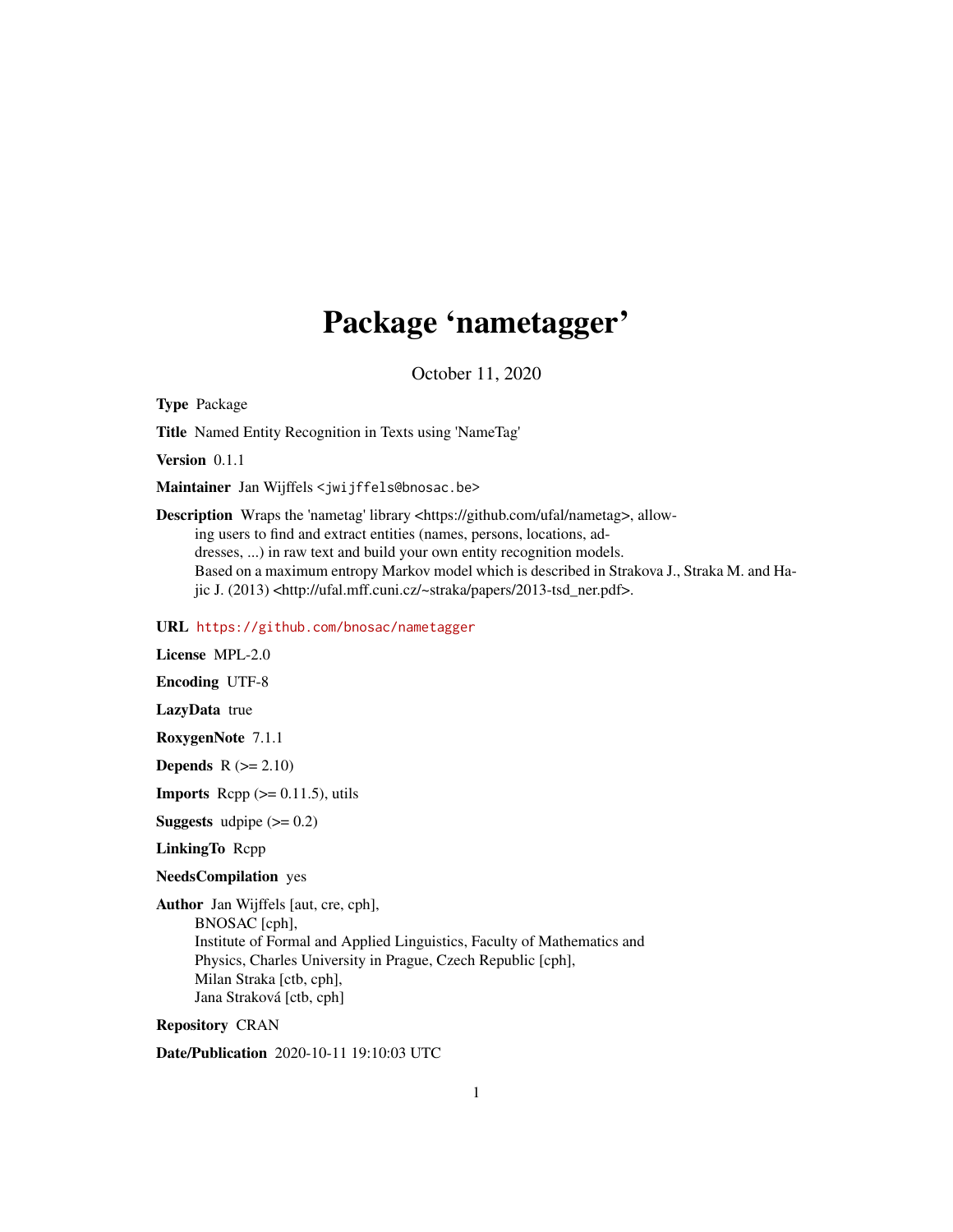### <span id="page-1-0"></span>R topics documented:

| Index |  |
|-------|--|
|       |  |
|       |  |
|       |  |
|       |  |
|       |  |
|       |  |
|       |  |
|       |  |

europeananews *Tagged news paper articles from Europeana*

#### Description

BIO-tagged news articles in different languages extracted from [https://github.com/EuropeanaNe](https://github.com/EuropeanaNewspapers/ner-corpora)wspapers/ [ner-corpora](https://github.com/EuropeanaNewspapers/ner-corpora) using [europeana\\_read](#page-2-1)

- Dutch from the Koninklijke Bibliotheek
- Austrian from the National Library of Austria
- German from the Dr. Friedrich Teßmann Library
- French from the National Library of France, in cooperation with LIP6-ACASA

#### References

Europeana Newspapers project, (2014), KB Europeana Newspapers NER Dataset. KB Lab: The Hague. <http://lab.kb.nl/dataset/europeana-newspapers-ner>

```
data(europeananews)
str(europeananews)
```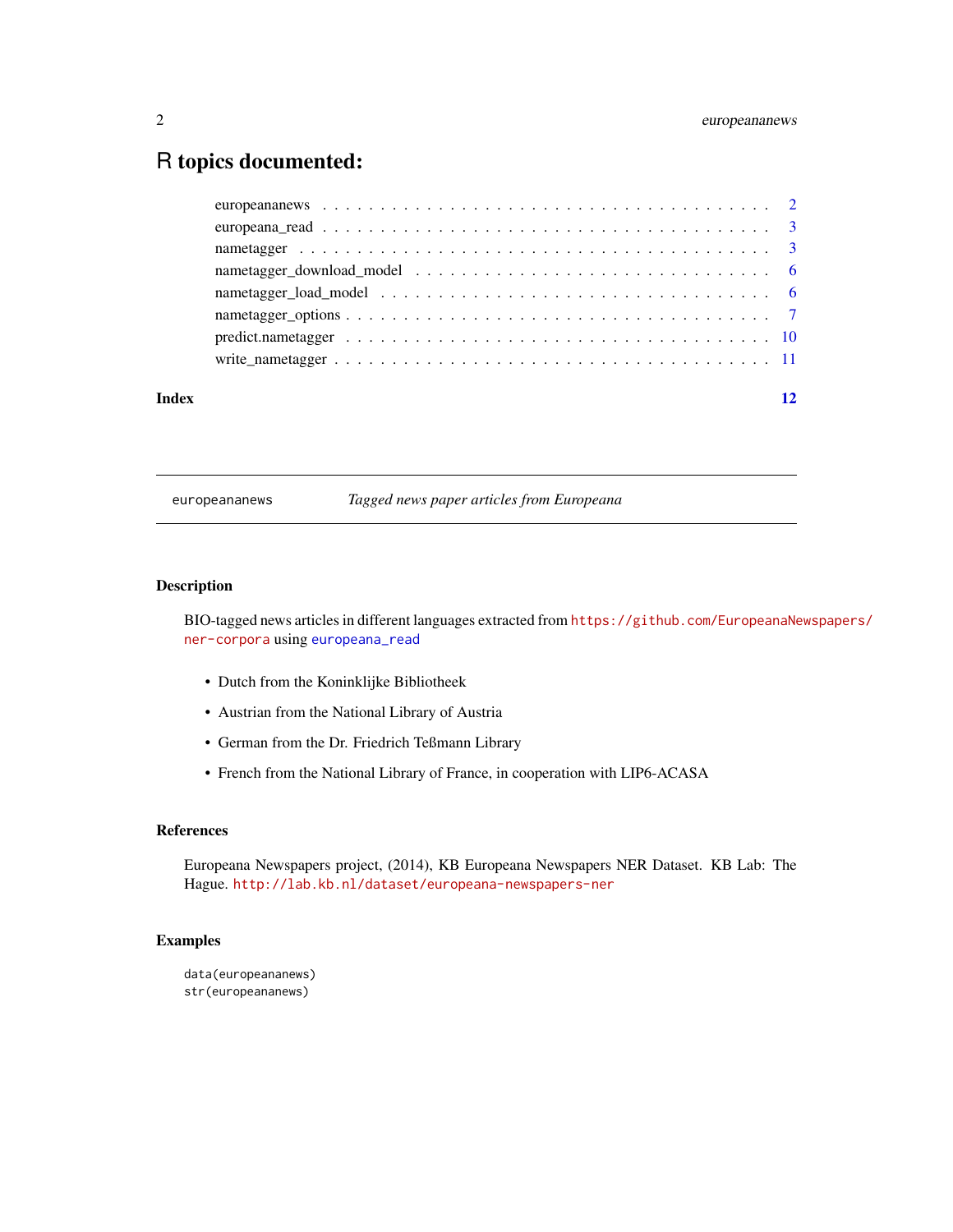<span id="page-2-1"></span><span id="page-2-0"></span>europeana\_read *Read Europeana Newspaper data*

#### Description

Read Europeana Newspaper data. Data is made available at [https://github.com/EuropeanaNewsp](https://github.com/EuropeanaNewspapers/ner-corpora)apers/ [ner-corpora](https://github.com/EuropeanaNewspapers/ner-corpora) under the CC0 license.

#### Usage

europeana\_read(x)

#### Arguments

x path to the file

#### Value

a data.frame with columns doc\_id, sentence\_id, token, entity

#### Examples

```
library(udpipe)
r <- "https://raw.githubusercontent.com/EuropeanaNewspapers/ner-corpora/master"
x <- file.path(r, "enp_NL.kb.bio", "enp_NL.kb.bio")
x <- europeana_read(x)
x <- file.path(r, "enp_FR.bnf.bio", "enp_FR.bnf.bio")
x <- europeana_read(x)
x <- file.path(r, "enp_DE.sbb.bio", "enp_DE.sbb.bio")
x \leftarrow europeana_read(x)
x <- file.path(r, "enp_DE.onb.bio", "enp_DE.onb.bio")
x \le - europeana_read(x)
x <- file.path(r, "enp_DE.lft.bio", "enp_DE.lft.bio")
x \le europeana_read(x)
```
<span id="page-2-2"></span>nametagger *Train a Named Entity Recognition Model using NameTag*

#### Description

Train a Named Entity Recognition Model using NameTag. Details at [http://ufal.mff.cuni.cz/](http://ufal.mff.cuni.cz/nametag/1) [nametag/1](http://ufal.mff.cuni.cz/nametag/1).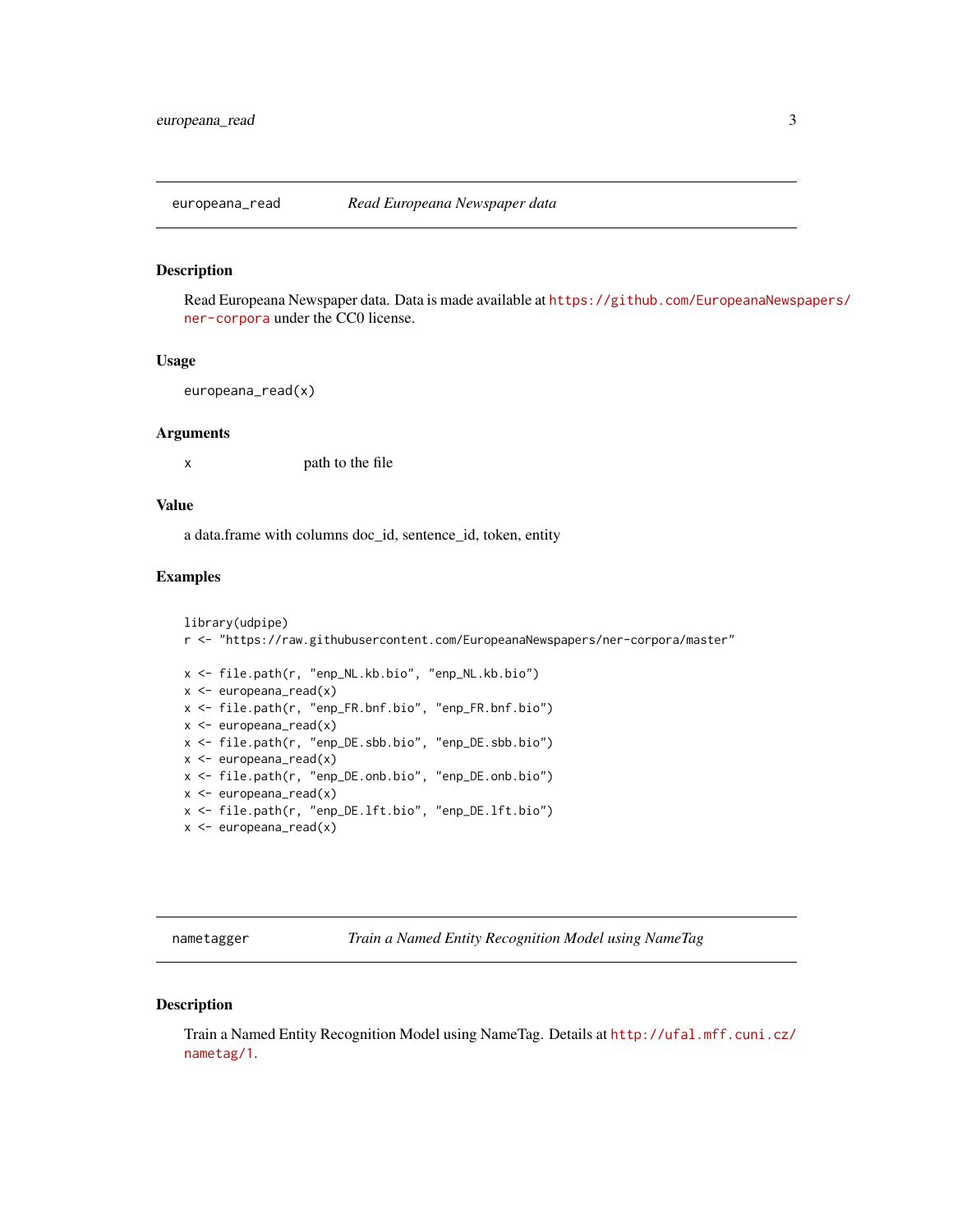#### Usage

```
nametagger(
 x.train,
 x.test = NULL,iter = 30L,lr = c(0.1, 0.01),lambda = 0.5,
  stages = 1L,
 weight_missing = -0.2,
 control = nametagger_options(token = list(window = 2)),
 type = if (inherits(control, "nametagger_options")) control$type else "generic",
 tagger = if (inherits(control, "nametagger_options")) control$tagger else "trivial",
 file = if (inherits(control, "nametagger_options")) control$file else
    "nametagger.ner"
\mathcal{L}
```
#### Arguments

| x.train | a file with training data or a data.frame which can be passed on to write_nametagger                                                                                                                                                                                                                                           |
|---------|--------------------------------------------------------------------------------------------------------------------------------------------------------------------------------------------------------------------------------------------------------------------------------------------------------------------------------|
| x.test  | optionally, a file with test data or a data.frame which can be passed on to write_nametagger                                                                                                                                                                                                                                   |
| iter    | the number of iterations performed when training each stage of the recognizer.<br>With more iterations, training take longer (the recognition time is unaffected),<br>but the model gets over-trained when too many iterations are used. Values from<br>10 to 30 or 50 are commonly used.                                      |
| lr      | learning rates used. Should be a vector of length 2 where                                                                                                                                                                                                                                                                      |
|         | • element 1: learning rate used in the first iteration of SGD training method<br>of the log-linear model. Common value is 0.1.<br>• element 2: learning rate used in the last iteration of SGD training method of<br>the log-linear model. Common values are in range from 0.1 to 0.001, with<br>0.01 working reasonably well. |
| lambda  | the value of Gaussian prior imposed on the weights. In other words, value of<br>L2-norm regularizer. Common value is either 0 for no regularization, or small<br>real number like 0.5.                                                                                                                                         |
| stages  | the number of stages performed during recognition. Common values are either<br>1 or 2. With more stages, the model is larger and recognition is slower, but more<br>accurate.                                                                                                                                                  |
|         | weight_missing default value of missing weights in the log-linear model. Common values are<br>small negative real numbers like -0.2.                                                                                                                                                                                           |
| control | the result of a call to nametagger_options a file with predictive feature trans-<br>formations serving as predictive elements in the model                                                                                                                                                                                     |
| type    | either one of 'generic', 'english' or 'czech'                                                                                                                                                                                                                                                                                  |
| tagger  | either one of 'trivial' (no lemma used in the training data), 'external' (you pro-<br>vided your own lemma in the training data)                                                                                                                                                                                               |
| file    | path to the filename where the model will be saved                                                                                                                                                                                                                                                                             |

<span id="page-3-0"></span>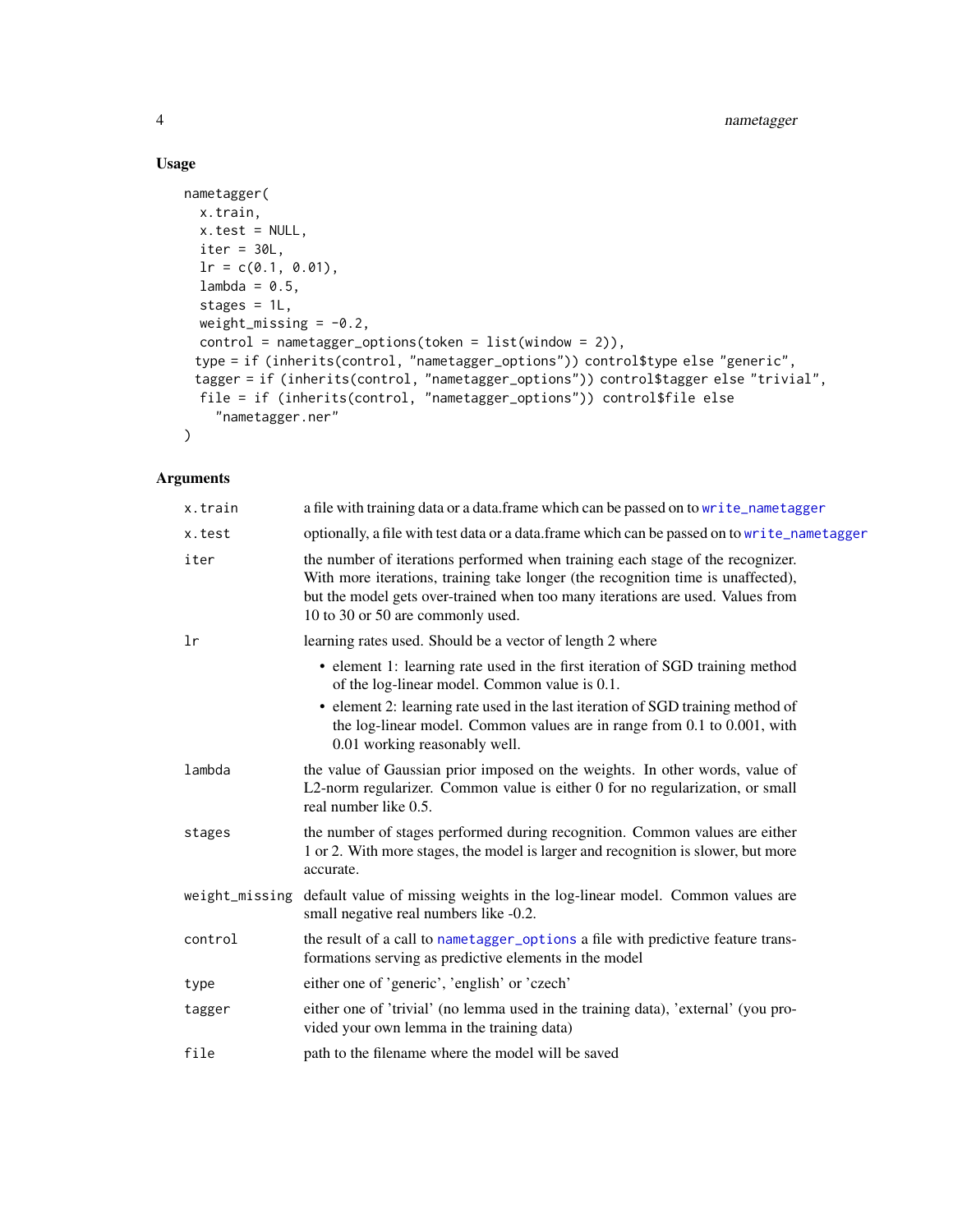#### nametagger 5

#### Value

an object of class nametagger containing an extra list element called stats containing information on the evolution of the log probability and the accuracy on the training and optionally the test set

```
data(europeananews)
x <- subset(europeananews, doc_id %in% "enp_NL.kb.bio")
traindata <- subset(x, sentence_id > 100)
testdata <- subset(x, sentence_id <= 100)
path <- "nametagger-nl.ner"
opts <- nametagger_options(file = path,
                           token = list(window = 2),
                           token_normalisedsuffix = list(window = 0, from = 1, to = 4),
                           ner\_previous = list(window = 2),
                           time = list(use = TRUE),url_{email} = list(url = "URL", email = "EMAIL"))model <- nametagger(x.train = traindata,
                    x.test = testdata,
                    iter = 30, lambda = 0.5,
                    control = opts)
model
model$stats
plot(model$stats$iteration, model$stats$logprob, type = "b")
plot(model$stats$iteration, model$stats$accuracy_train, type = "b", ylim = c(95, 100))
lines(model$stats$iteration, model$stats$accuracy_test, type = "b", lty = 2, col = "red")
predict(model,
        "Ik heet Karel je kan me bereiken op paul@duchanel.be of www.duchanel.be",
        split = "[[:space:]]+")features <- system.file(package = "nametagger",
                        "models", "features_default.txt")
cat(readLines(features), sep = "\n")
path_traindata <- "traindata.txt"
write_nametagger(x, file = path_traindata)
model <- nametagger(path_traindata, iter = 30, control = features, file = path)
model
```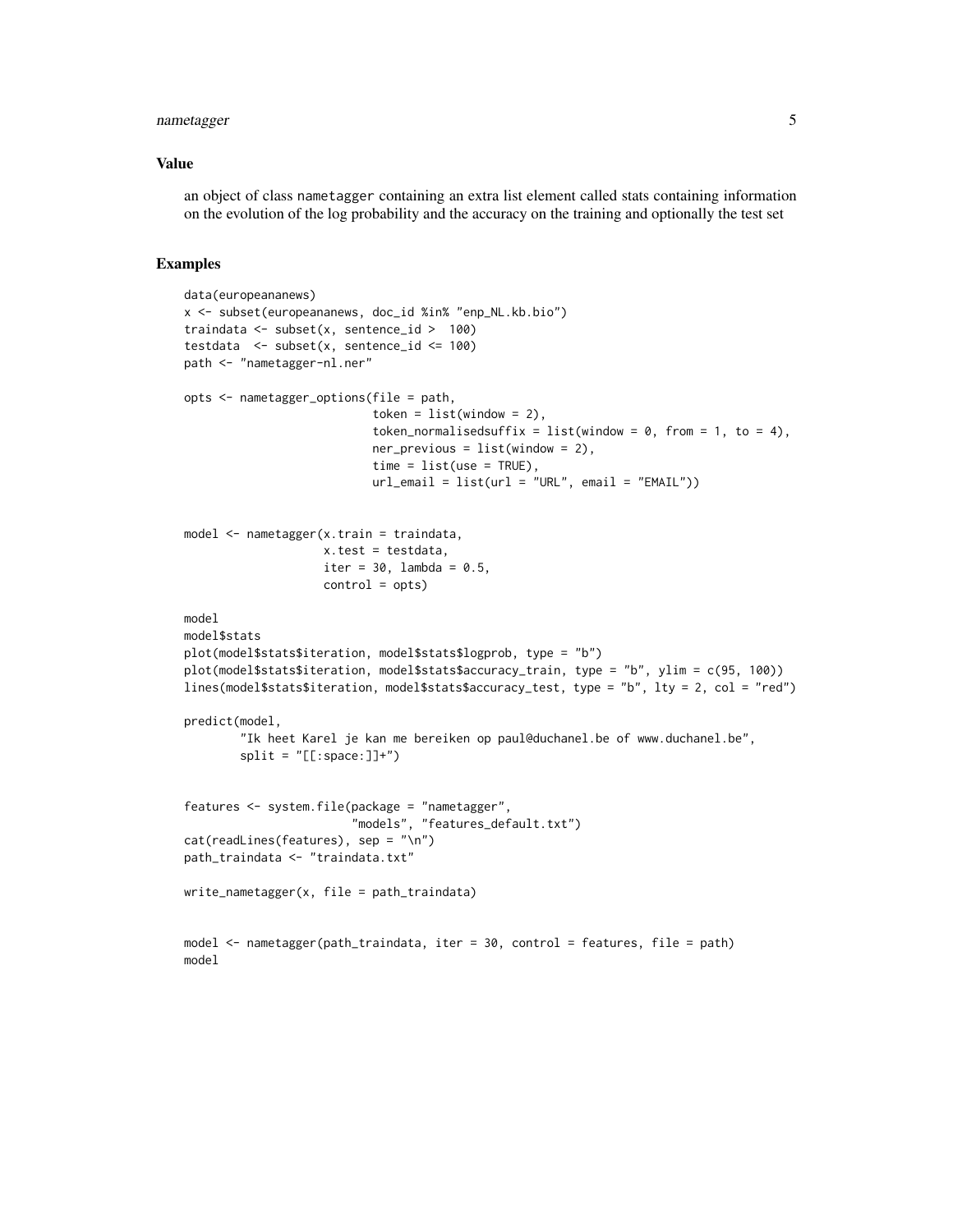<span id="page-5-0"></span>nametagger\_download\_model

*Download a Nametag model*

#### Description

Download a Nametag model. Note that models have licence CC-BY-SA-NC. More details at [http:](http://ufal.mff.cuni.cz/nametag/1) [//ufal.mff.cuni.cz/nametag/1](http://ufal.mff.cuni.cz/nametag/1).

#### Usage

```
nametagger_download_model(
  language = c("english-conll-140408"),
 model\_dir = tempdir())
```
#### Arguments

| language  | 'english-conll- $140408'$                     |
|-----------|-----------------------------------------------|
| model_dir | a path where the model will be downloaded to. |

#### Value

an object of class nametagger

#### References

<https://lindat.mff.cuni.cz/repository/xmlui/handle/11234/1-3118>

#### Examples

model <- nametagger\_download\_model("english-conll-140408", model\_dir = tempdir())

<span id="page-5-1"></span>nametagger\_load\_model *Load a Named Entity Recognition*

#### Description

Load a Named Entity Recognition from your hard disk

#### Usage

nametagger\_load\_model(file)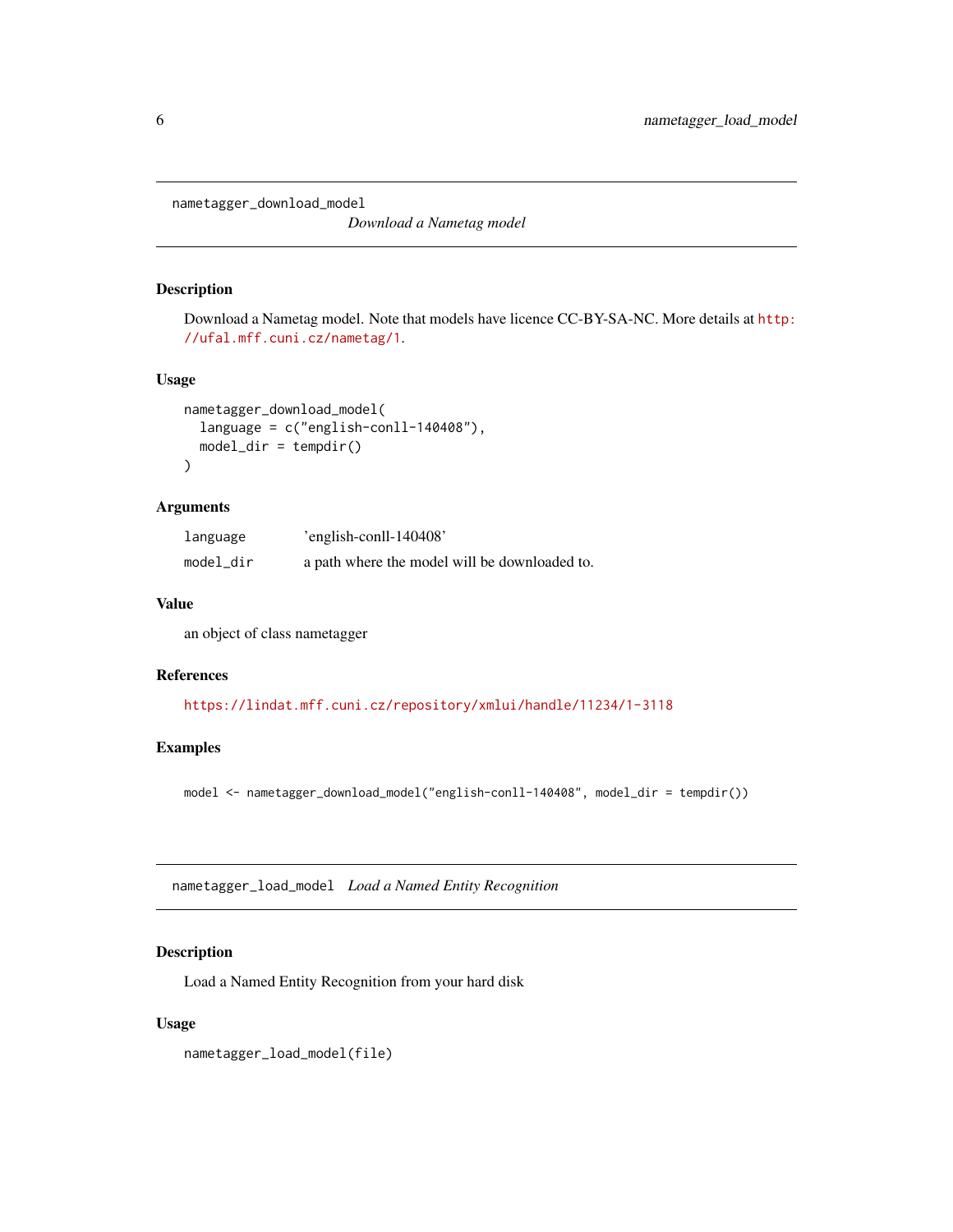#### <span id="page-6-0"></span>Arguments

file character string with the path to the file on disk

#### Value

an object of class nametagger

#### Examples

```
path <- system.file(package = "nametagger", "models", "exampletagger.ner")
model <- nametagger_load_model(path)
model
```
<span id="page-6-1"></span>nametagger\_options *Define text transformations serving as predictive elements in the nametagger model*

#### **Description**

Define text transformations which are relevant in predicting your entity. Typical text transformations are the token itself, the lemma, the parts of speech tag of the token or the token/lemma's and parts of speech tags in the neighbourhood of the word.

Each argument should be a list with elements use and window.

- use is a logical indicating if the transformation should be used in the model.
- window specifies how many adjacent words can observe the feature template value of a given word. The default value of 0 denotes only the word in question, no surrounding words.

If you specifiy the argument without specifying use, it will by default use it. For arguments brown, gazetteers and gazetteers\_enhanced, see the examples and the documentation at [http://ufal.mff.](http://ufal.mff.cuni.cz/nametag/1) [cuni.cz/nametag/1](http://ufal.mff.cuni.cz/nametag/1).

#### Usage

```
nametagger_options(
  file = "nametagger.ner",
  type = c("generic", "english", "czech"),
  tagger = c("trivial", "external"),
  token = list(use = FALSE, window = 1),
  token_capitalised = list(use = FALSE, window = \theta),
  token_normalised = list(use = FALSE, window = \theta),
  token_normalisedsuffix = list(use = FALSE, window = 0, from = 1, to = 4),
  lemma = list(use = FALSE, window = 0),lemma\_capitalised = list(use = FALSE, window = 0),lemma_normalised = list(use = FALSE, window = 0),
```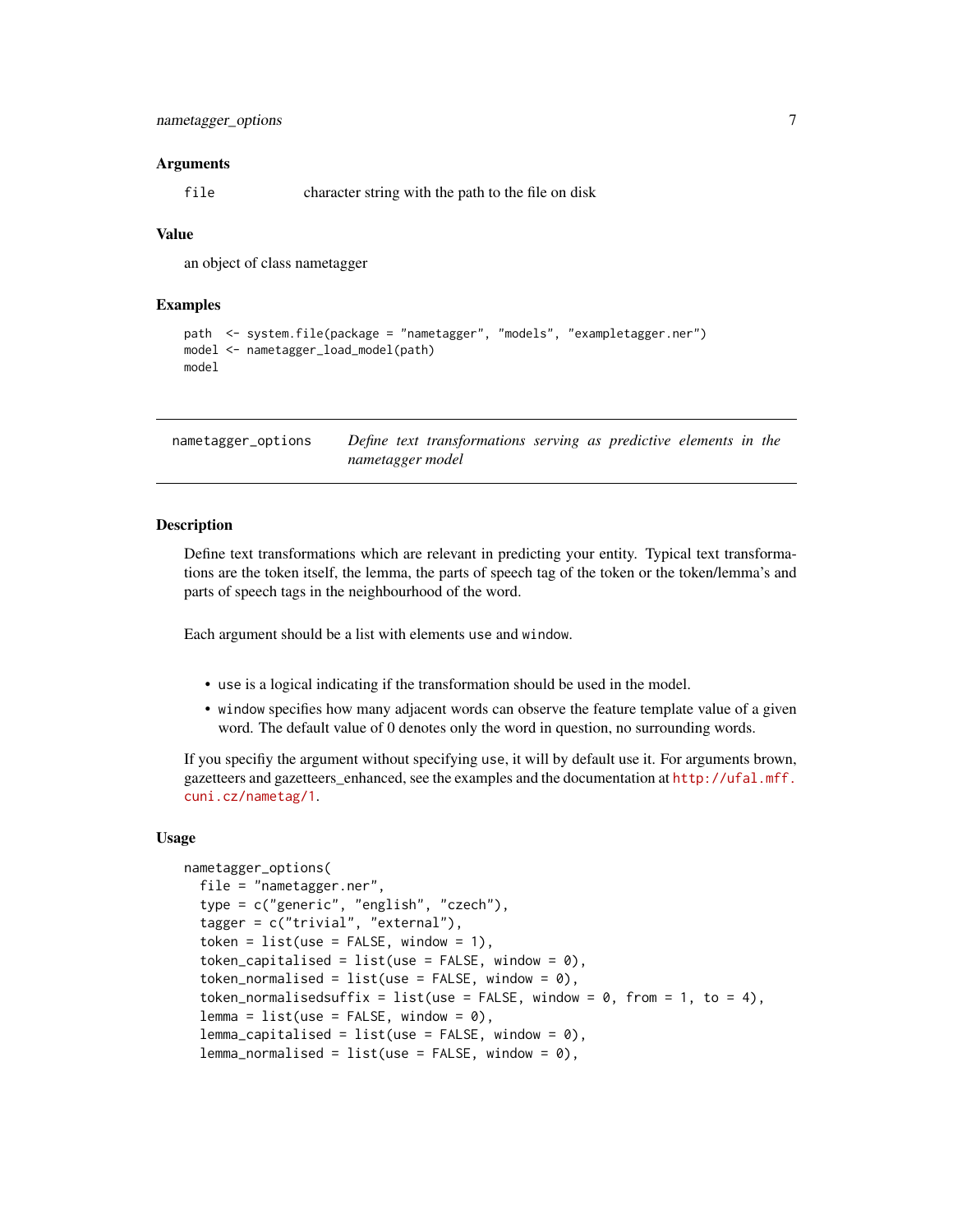```
lemma_normalisedsuffix = list(use = FALSE, window = 0, from = 1, to = 4),
pos = list(use = tagger == "external", window = 0),time = list(use = FALSE, window = 0),url_{email} = list(use = FALSE, url = "URL", email = "EMAIL"),ner\_previous = list(use = FALSE, window = 0),brown = list(use = FALSE, window = 0),gazetteers = list(use = FALSE, window = 0),
gazetteers_enhanced = list(use = FALSE)
```
#### Arguments

 $\mathcal{L}$ 

| file                    | path to the filename where the model will be saved                                                                                                                                                                              |
|-------------------------|---------------------------------------------------------------------------------------------------------------------------------------------------------------------------------------------------------------------------------|
| type                    | either one of 'generic', 'english' or 'czech'. See the documentation at the docu-<br>mentation at http://ufal.mff.cuni.cz/nametag/1.                                                                                            |
| tagger                  | either one of 'trivial' (no lemma used in the training data), 'external' (you pro-<br>vided your own lemma in the training data)                                                                                                |
| token                   | use forms as features                                                                                                                                                                                                           |
| token_capitalised       |                                                                                                                                                                                                                                 |
|                         | use capitalization of form as features                                                                                                                                                                                          |
| token_normalised        |                                                                                                                                                                                                                                 |
|                         | use case normalized (first character as-is, others lowercased) forms as features                                                                                                                                                |
| token normalisedsuffix  |                                                                                                                                                                                                                                 |
|                         | shortest longest – use suffixes of case normalized (first character as-is, others<br>lowercased) forms of lengths between shortest and longest                                                                                  |
| lemma                   | use raw lemmas as features                                                                                                                                                                                                      |
| lemma_capitalised       |                                                                                                                                                                                                                                 |
|                         | use capitalization of raw lemma as features                                                                                                                                                                                     |
| lemma_normalised        |                                                                                                                                                                                                                                 |
|                         | use case normalized (first character as-is, others lowercased) raw lemmas as<br>features                                                                                                                                        |
| lemma_normalisedsuffix  |                                                                                                                                                                                                                                 |
|                         | shortest longest – use suffixes of case normalized (first character as-is, others<br>lowercased) raw lemmas of lengths between shortest and longest                                                                             |
| pos                     | use parts-of-speech tags as features                                                                                                                                                                                            |
| time                    | recognize numbers which could represent hours, minutes, hour: minute time,<br>days, months or years                                                                                                                             |
| $url$ <sub>-email</sub> | If an URL or an email is detected, it is immediately marked with specified named<br>entity type and not used in further processing. The specified entity label to use<br>can be specified with url and email (in that sequence) |
| ner_previous            | use named entities predicted by previous stage as features                                                                                                                                                                      |
| brown                   | file [prefix_lengths] – use Brown clusters found in the specified file. An optional<br>list of lengths of cluster prefixes to be used in addition to the full Brown cluster<br>can be specified.                                |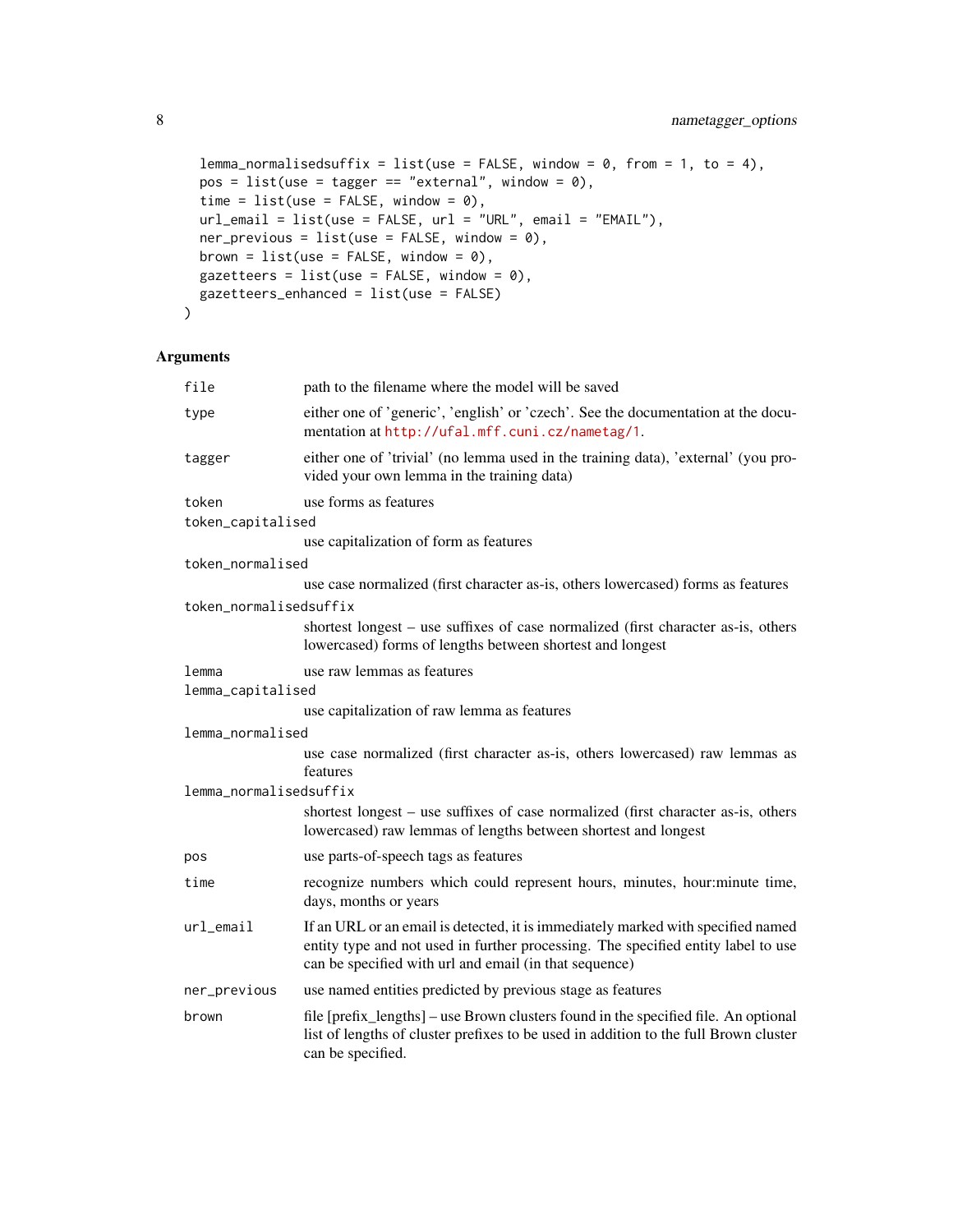<span id="page-8-0"></span>gazetteers [files] – use given files as gazetteers. Each file is one gazetteers list independent of the others and must contain a set of lemma sequences, each on a line, represented as raw lemmas separated by spaces.

gazetteers\_enhanced

(form|rawlemma|rawlemmas) (embed\_in\_model|out\_of\_model) file\_base entity [file\_base entity ...] – use gazetteers from given files. Each gazetteer contains (possibly multiword) named entities per line. Matching of the named entities can be performed either using form, disambiguated rawlemma of any of rawlemmas proposed by the morphological analyzer. The gazetteers might be embedded in the model file or not; in either case, additional gazetteers are loaded during each startup. For each file\_base specified in GazetteersEnhanced templates, three files are tried:

- file base.txt: gazetteers used as features, representing each file base with a unique feature
- file\_base.hard\_pre.txt: matched named entities (finding non-overlapping entities, preferring the ones starting earlier and longer ones in case of ties) are forced to the specified entity type even before the NER model is executed
- file base.hard post.txt: after running the NER model, tokens not recognized as entities are matched against the gazetteers (again finding nonoverlapping entities, preferring the ones starting earlier and longer ones in case of ties) and marked as entity type if found

#### Value

an object of class nametagger\_options with transformation information to be used by [nametagger](#page-2-2)

```
opts <- nametagger_options(token = list(window = 2))
opts
opts \leq nametagger_options(time = list(use = TRUE, window = 3),
                           token_capitalised = list(use = TRUE, window = 1),
                           ner\_previous = list(use = TRUE, window = 5)opts
opts <- nametagger_options(
 lemma\_capitalised = list(window = 3),
 brown = list(window = 1, file = "path/to/brown/clusters/file.txt"),
 gazetteers = list(window = 1,file_loc = "path/to/txt/file1.txt",
                    file_time = "path/to/txt/file2.txt"))
opts
opts <- nametagger_options(
 lemma_capitalised = list(window = 3),
 brown = list(window = 2,file = "path/to/brown/clusters/file.txt"),
 gazetteers_enhanced = list(
  loc = "LOC", type\_loc = "form", save\_loc = "embed_in_model", file\_loc = "pathto/loc.txt",time = "TIME", type_time = "form", save_time = "embed_in_model", file_time = "pathto/time.txt")
   )
```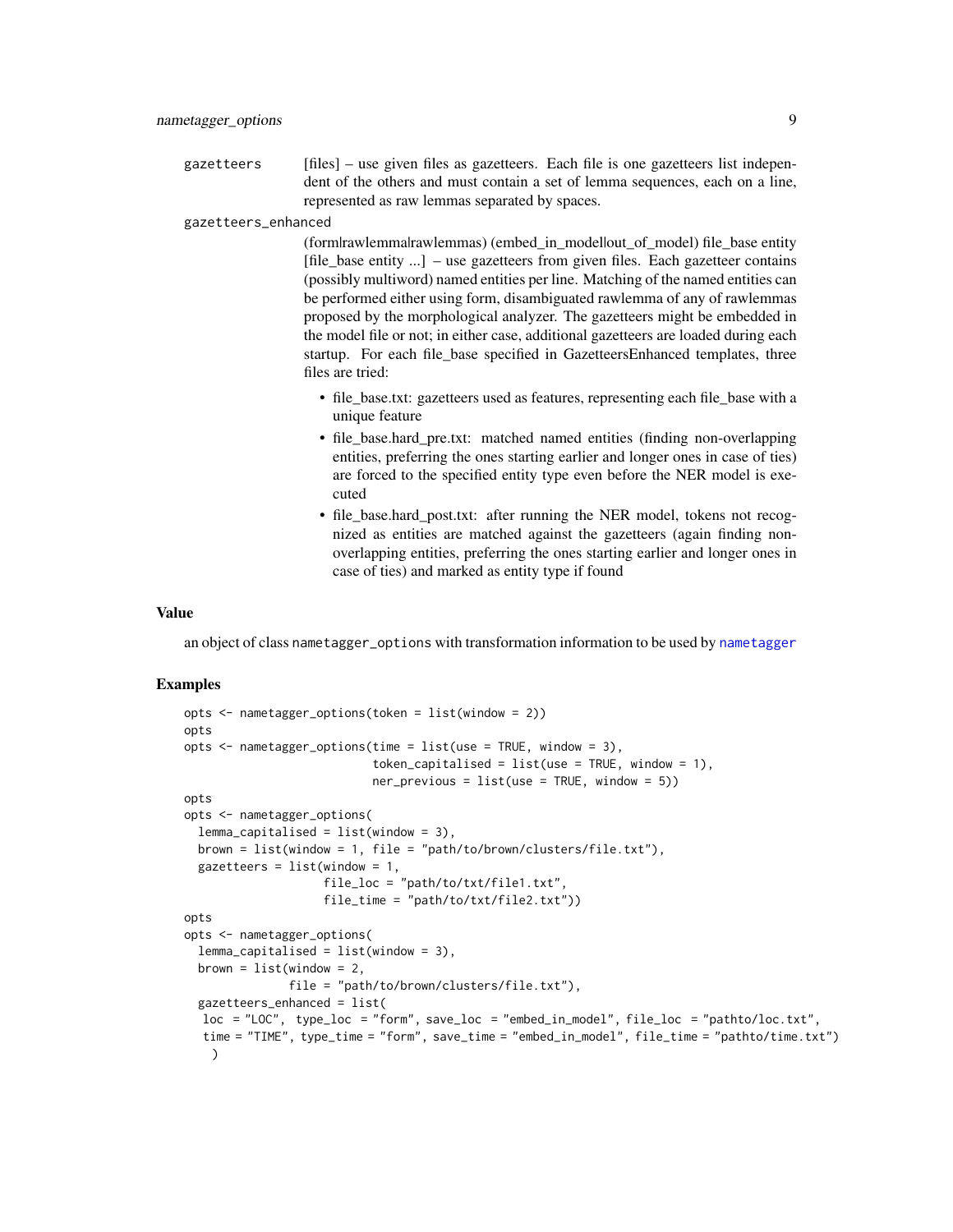<span id="page-9-0"></span>opts

predict.nametagger *Perform Named Entity Recognition on tokenised text*

#### Description

Perform Named Entity Recognition on tokenised text using a nametagger model

#### Usage

```
## S3 method for class 'nametagger'
predict(object, newdata, split = "[[:space:]]+", ...)
```
#### Arguments

| object  | an object of class name tagger as returned by name tagger load model                                                                                             |
|---------|------------------------------------------------------------------------------------------------------------------------------------------------------------------|
| newdata | a data frame with tokenised sentences. This data frame should contain the columns<br>doc id, sentence id and text where text contains tokens in vertical format, |
|         | meaning each token is put on a new line. Column doc_id should be of type                                                                                         |
|         | character, column sentence id of type integer.                                                                                                                   |
| split   | a regular expression used to split newdata. Only used if newdata is a character<br>vector containing text which is not tokenised                                 |
| $\cdot$ | not used                                                                                                                                                         |

#### Value

a data.frame with columns doc\_id, sentence\_id, token and entity

```
path <- system.file(package = "nametagger", "models", "exampletagger.ner")
model <- nametagger_load_model(path)
model
x <- c("I ga naar Brussel op reis.", "Goed zo dat zal je deugd doen Karel")
entities <- predict(model, x, split = "[[:space:][:punct:]]+")
entities
model <- nametagger_download_model("english-conll-140408", model_dir = tempdir())
x \le - data.frame(doc_id = c(1, 1, 2),
                sentence_id = c(1, 2, 1),text = c("I\nlive\nin\nNew\nYork\nand\nI\nwork\nfor\nApple\nInc.",
                         "Why\ndon't\nyou\ncome\nvisit\nme",
                         "Good\nnews\nfrom\nAmazon\nas\nJohn\nworks\nthere\n."))
entities <- predict(model, x)
entities
```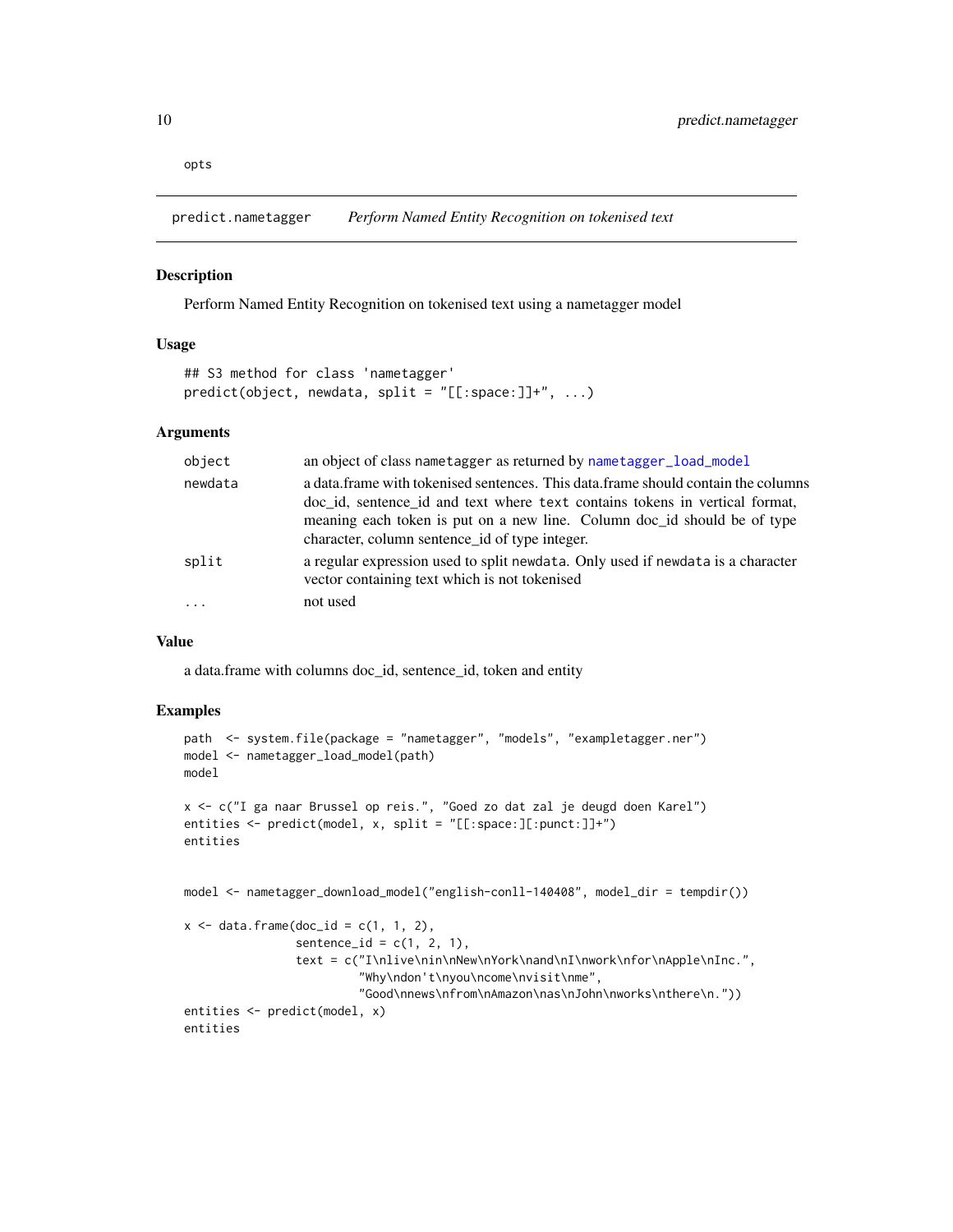<span id="page-10-1"></span><span id="page-10-0"></span>

#### Description

Save a tokenised dataset as nametagger train data

#### Usage

```
write_nametagger(x, file = tempfile(fileext = ".txt", pattern = "nametagger_"))
```
#### Arguments

| $\mathsf{x}$ | a tokenised data.frame with columns doc_id, sentence_id, token containing 1<br>row per token.                    |
|--------------|------------------------------------------------------------------------------------------------------------------|
|              | In addition it can have columns lemma and pos representing the lemma and the<br>parts-of-speech tag of the token |
| file         | the path to the file where the training data will be saved                                                       |

#### Value

invisibly an object of class nametagger\_traindata which is a list with elements

- data: a character vector of text in the nametagger format
- file: the path to the file where data is saved to

```
data(europeananews)
x <- subset(europeananews, doc_id %in% "enp_NL.kb.bio")
x < - head(x, n = 250)
path <- "traindata.txt"
bio <- write_nametagger(x, file = path)
str(bio)
```